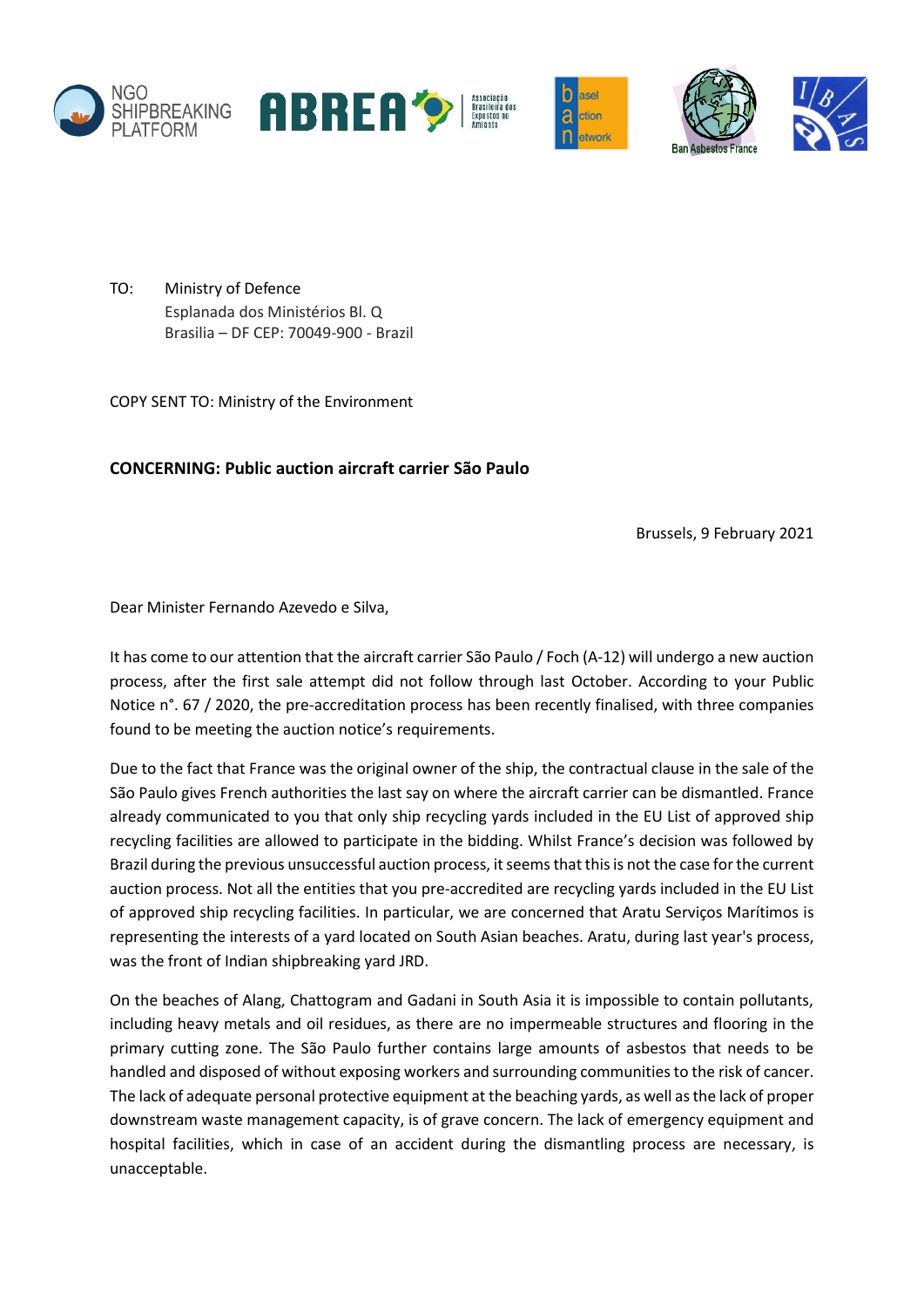Allowing the export of the São Paulo to the beaches of South Asia would constitute a breach of international law. Brazil is a signatory to the Basel Convention on the Transboundary Movements and Disposal of Hazardous Waste under which asbestos and the several other hazardous materials that are contained within the structure of the São Paulo are regulated.

We note that the Basel Convention clearly states: *For the purpose of this Convention, any transboundary movement of hazardous wastes or other wastes: [...] (c) with consent obtained from States concerned through falsification, misrepresentation or fraud; or […] (e) that results in deliberate disposal (e.g. dumping) of hazardous wastes or other wastes in contravention of this Convention and of general principles of international law, shall be deemed to be illegal traffic.* 

Further: *In case of a transboundary movement of hazardous wastes or other wastes deemed to be illegal traffic as the result of conduct on the part of the exporter or generator, the State of export shall ensure that the wastes in question are: (a) taken back by the exporter or the generator or, if necessary, by itself into the State of export, or, if impracticable, (b) are otherwise disposed of in accordance with the provisions of this Convention, within 30 days from the time the State of export has been informed about the illegal traffic or such other period of time as States concerned may agree. To this end the Parties concerned shall not oppose, hinder or prevent the return of those wastes to the State of export (Article 9.2).*

Among the Basel obligations required is the requirement for Notification and Consent from all importing and transit countries which must include a full characterization of the quantities and types of hazardous materials on board (Article 6). This inventory is a prerequisite to any onward movement.

Further the Convention requires that no export be made if there is reason to believe that the recycling or waste management facilities employed for the materials will not constitute environmentally sound management under the Convention. The shipbreaking yards that operate on tidal beaches in South Asia are well-known for their dangerous and polluting practices.<sup>1</sup>

Based on the enclosed information we therefore call upon Brazil to make sure the São Paulo does not end up on a South Asian beach for breaking, and is safely recycled in an EU-approved yard as previously requested by France. It is well known - and welcome worldwide - that the Brazilian Supreme Court (STF) prohibited in November 2017 the mining, manufacturing, transportation and all uses of chrysotile (white asbestos) at national level. Exporting asbestos or products containing asbestos, such as the São Paulo, to more vulnerable societies would be immoral and condemned as a double standard and environmental injustice. Should the São Paulo head towards South Asia for scrapping, Brazil may be subject to the same public outcry as France was when they attempted to scrap São Paulo's sister ship, the Clemenceau, in India. Legal action forced France to bring the Clemenceau back to Europe for safe recycling.

**.** 

 $1$  Researchers and journalists that have recently visited the Indian shipbreaking yards, often unannounced and undercover, have documented a reality that starkly contrasts with the industry efforts to greenwash beaching. In 2016, [DanWatch](https://old.danwatch.dk/en/undersogelse/maersk-and-the-hazardous-waste/) revealed dire conditions at a yard Maersk and ClassNK had approved as safe and environmentally sound. More recently, [French TV,](https://www.francetvinfo.fr/economie/transports/chantiers-navals-de-saint-nazaire/inde-des-chantiers-navals-de-demolition-qui-font-scandale_3505729.html) the [BBC,](https://www.bbc.co.uk/news/extra/ao726ind7u/shipbreaking) Dutch programm[e ZEMBLA](https://www.youtube.com/watch?v=CaxkaxW8uUE&t=9s) and [Icelandic TV](https://www.ruv.is/kveikur/where-ships-go-to-die/) brought back horrific accounts of the shipbreaking activities in Alang.